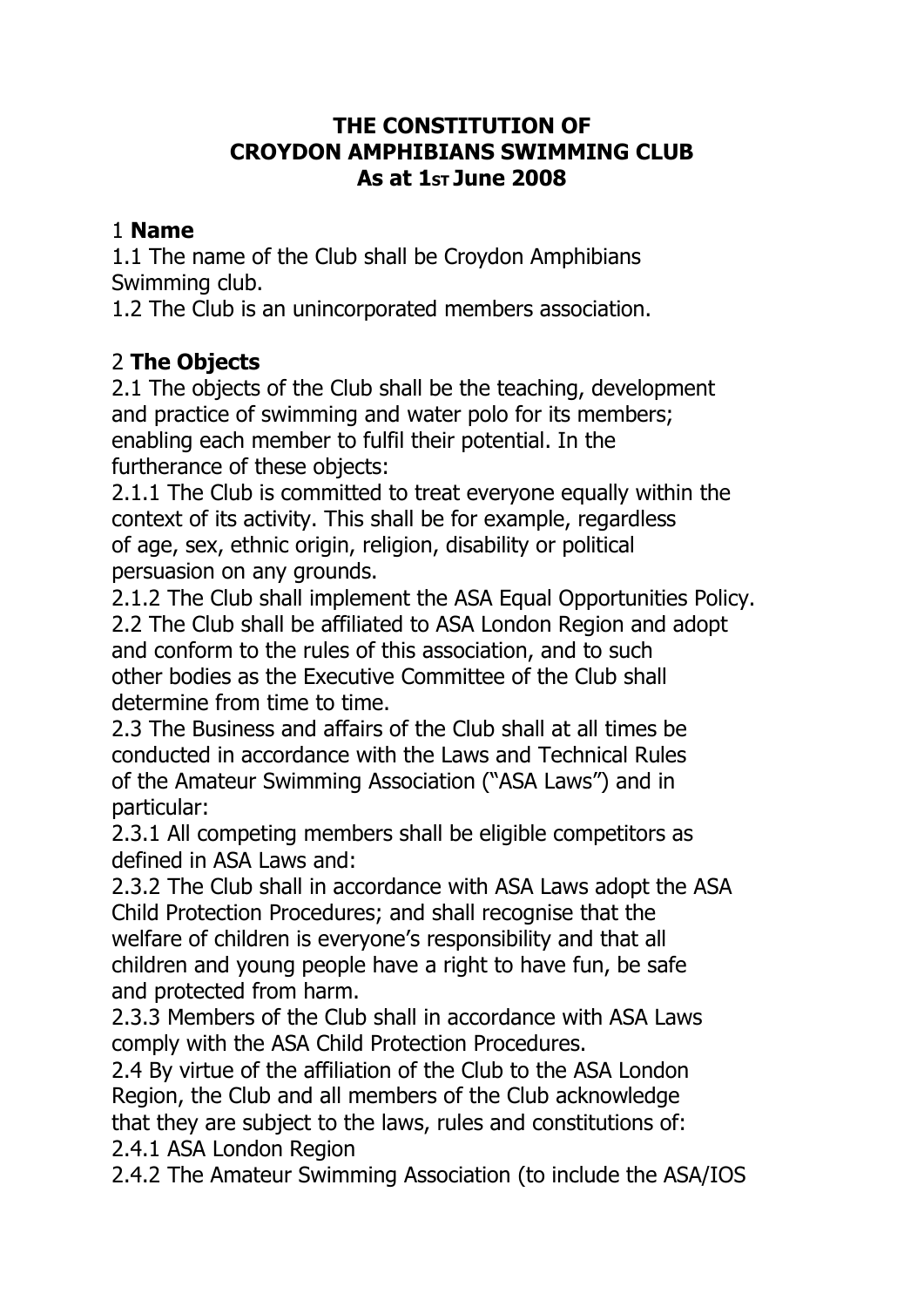Code of Ethics) and

2.4.3 The Amateur Swimming Federation of Great Britain (to include in particular the British Swimming Doping control Rules and Protocols and Disciplinary Code); and 2.4.4 FINA, the world governing body for the sport of swimming in all its disciplines (together "The Governing Body Rules") 2.5 In the event that there shall be any conflict between any rule or by-law of the Club and any of the Governing Body Rules the relevant Governing Body Rule shall prevail. 2.6 The Club will comply with the Data Protection Act and any membership information given to the Club by members is on the understanding that it may be processed by the Club on computer in accordance with the Data Protection Act.

## 3 **Membership**

3.1 The membership of the Club, by category, or in total, may be limited by decision of the Executive Committee, and shall be determined by the availability of resources, principally water time, and teachers/coaches.

All persons who assist in any way with the Club's activities shall become members of the Club and hence of the ASA and the relevant ASA membership fee shall be paid. Assisting with the Club's activities shall include, but not be restricted to, Administrators, Associate Members, Voluntary Instructors, Teachers and Coaches, Executive Committee Members, Helpers, Honorary Members, Life Members, Officers, Patrons, Presidents, Technical and Non-Technical Officials, Temporary Members, Vice Presidents and Verifiers or Tutors of the ASA's educational certificates.

Paid instructors, Teacher and Coaches who are not members of the Club must be members of a body which accepts that its members are bound by the ASA's Code of Ethics, the Laws relating to Child Protection and those parts of the Judicial Laws, Judicial Rules and Procedures necessary for their implementation and whilst engaged in activities under the jurisdiction of the ASA shall be subject to all the constraints and privileges of the Judicial Laws and Rules. 3.2 Any person who wishes to become a member of The Club must submit a signed application to the Club Secretary (and in the case of a Junior Swimmer the application must be signed by the Swimmer's Parent or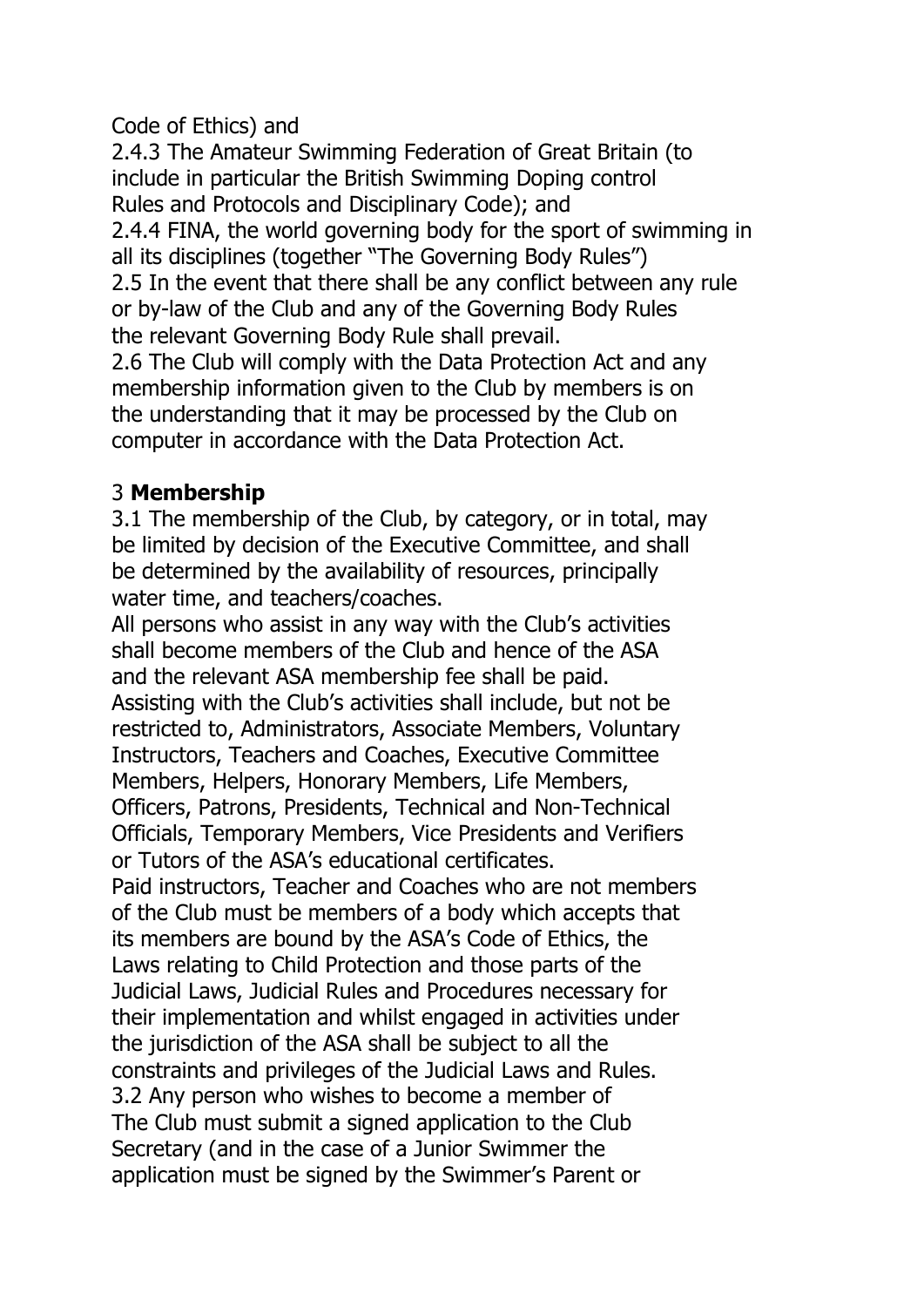Guardian). Election to membership shall be determined by the Executive Committee or other persons authorised by the Executive Committee may make recommendation as to the applicant's suitability. The Executive Committee shall not be required to give reasons for the refusal of any application for membership. Any person refused membership may seek a review of this decision before a review panel appointed by the Executive Committee. The review panel shall comprise of not less than three members who may or may not be members of the Executive Committee. The panel shall wherever practicable include one independent member nominated by the ASA London Region. The person refused membership shall be entitled to make representations to the Review Panel. The procedures for review shall be at the discretion of the Review Panel whose decision shall be final and binding.

The Club shall not refuse an application for membership on discriminatory grounds, whether in relation to ethnic origin, age, sex, religion, disability, political persuasion or sexual orientation.

3.3 A member may resign at any time by written notice to the Club Secretary but shall not be entitled to any rebate or release from monthly subscriptions paid or due in respect of the month in question. Any member whose Annual subscription is unpaid by the date falling 30 days after the due date for payment may be suspended by the Executive Committee from some or all Club activities from a date to be determined by the Committee and until such payment is made. When a person ceases to be a member, whether by resignation or expulsion, clause 7.8 shall nonetheless continue to apply to him.

3.4 Changes of address must be notified in writing to the Club Secretary.

3.5 The membership of the Club shall consist of: The members of the Executive Committee

All adult members (All members aged 16 years and over) Junior members (All members under the age of 16 years) Any parents wishing to vote at either an AGM or SGM must be current members of the ASA in their own right.

#### 4 **Subscription and other Fees**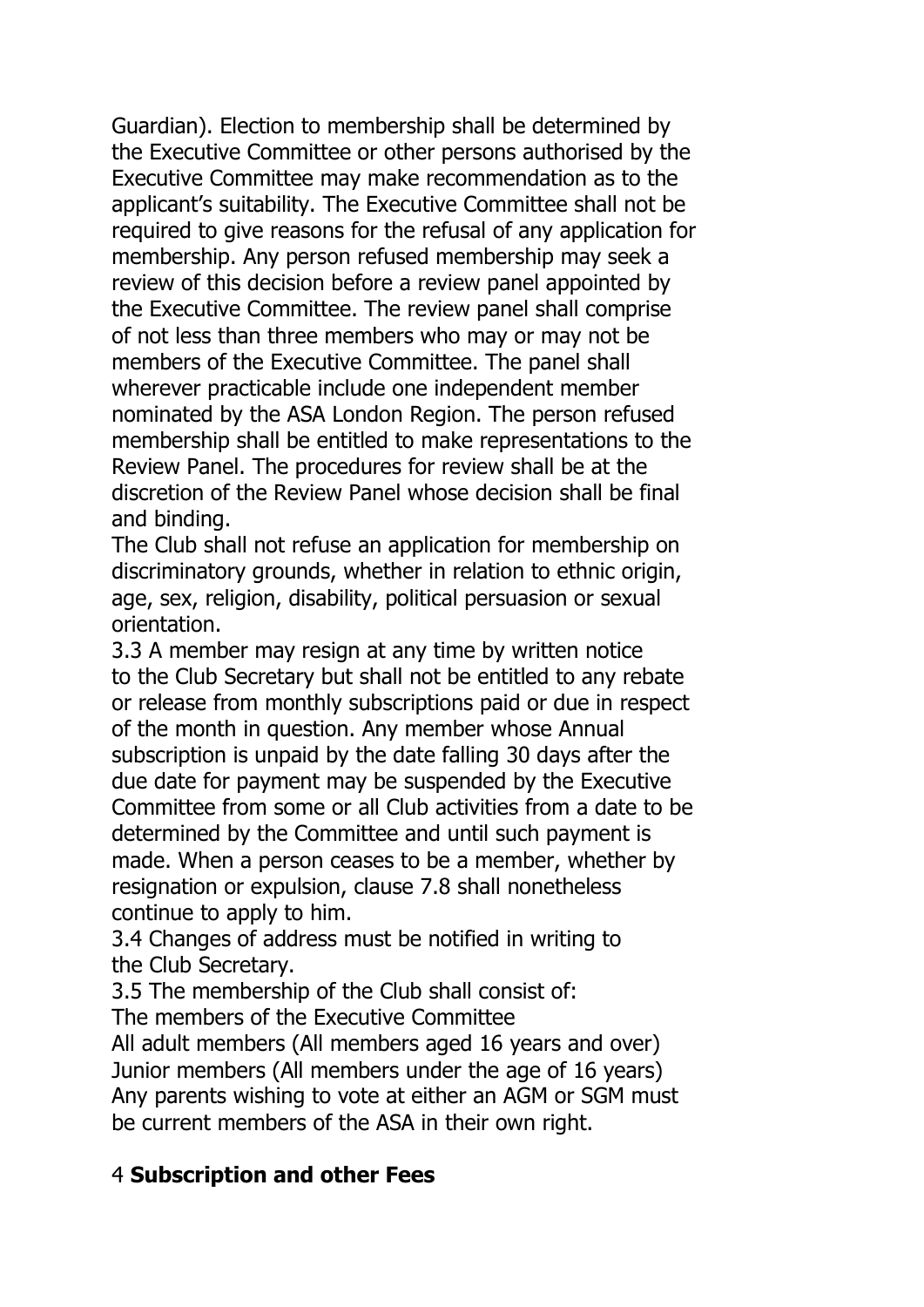4.1 The annual member's subscription

and monthly squad fees (as applicable) shall be determined from time to time by the Executive Committee and the Executive Committee shall in so doing make special provision for different classes of membership as it shall determine. 4.1.1 The Club's subscription year shall commence on

1st January.

4.1.2 The Club's financial year shall commence on  $1<sub>st</sub>$ April and run until 31st March.

4.2 The annual subscription (and joining fee (if any)) shall be due on joining the Club and thereafter on the  $1<sub>st</sub>$  day of January each year. Parent members shall be responsible for fees applicable to junior members. For members joining and swimmers transferring from teaching classes during the year, the annual subscription is reduced proportionately, depending on the month of transfer.

4.3 Any member whose annual subscription is unpaid by the date falling 30 days after the due date for payment may be suspended by the Executive Committee from some or all Club activities from a date to be determined by the Executive Committee and until such payment is made. Any member whose monthly squad fees are more than 2 months overdue shall not be entitled to participate in any Club activity. Interest may be incurred on any fees outstanding.

4.4 The Executive Committee shall, from time to time, have the power to determine the Annual Membership Subscription and other fees. This shall include, but not be limited to, the power to make such increase in the subscription as shall, where the Club pays the individual ASA Membership Fees to the ASA on behalf of members, be consequential upon an increase in individual ASA Membership Fees. Any increase in subscriptions shall be advised to the members in writing with the reasons for any increase to be reported to the members at the next Annual General Meeting.

4.5 A person must be a fully paid up member of the Club to be eligible for any swimming competition in which the Club is taking part, including the Club's own internal swimming events.

4.6 The Masters and Water Polo sections shall determine and each shall administer its own finances, but members shall in all other respects conform to the Club's constitution.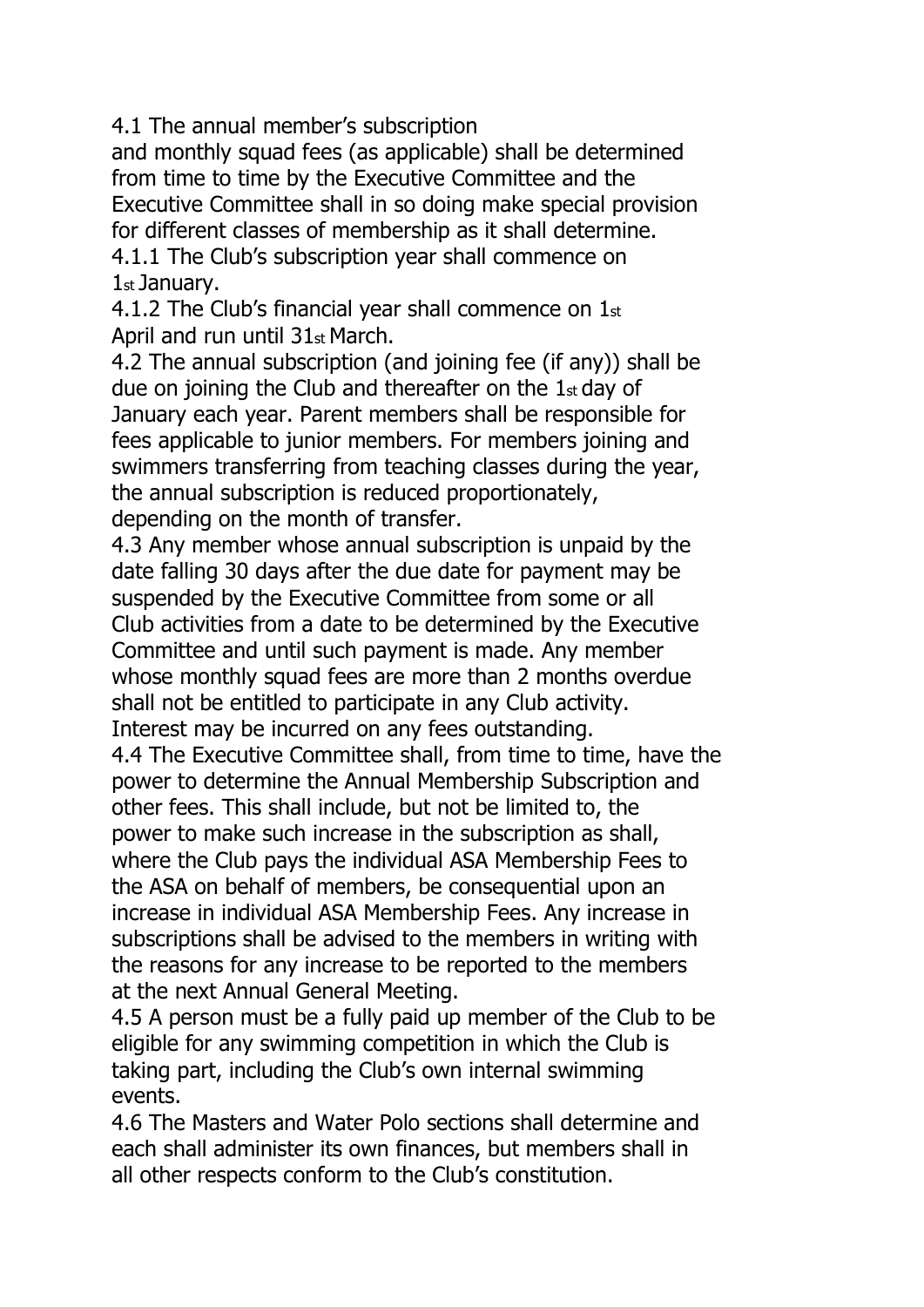# 5 **Resignation**

5.1 A member wishing to resign membership of the Club must give to the Club Secretary one calendar month's written notice of his resignation. A Member's resignation shall only take effect when this (rule 5.1) has been complied with. 5.2 Not withstanding the provisions of Rule 5.1 above a member whose monthly squad fees are more than two months in arrears shall be deemed to have resigned. Where the membership of a member shall be terminated in this way he shall be informed in writing that he is no longer a member by notice handed to him or sent by post to his last known address. Any outstanding monies will continue to be due.

# 6 **Expulsion and other Disciplinary Action**

6.1 The Executive Committee shall have power to expel a member when, in its opinion, it would not be in the interests of the Club for him to remain a member. The Club in exercising this power shall comply with the provisions of Rules 6.2 and 6.3 below.

6.2 The Club shall adopt and comply with the ASA Guidelines for handling Internal Club Disputes ("The Guidelines") as the same may be revised from time to time. The Guidelines are set out as an Appendix to the ASA Judicial Laws and appear in the ASA Handbook. (A copy of the current Guidelines may be obtained from the ASA Legal Affairs Department.). 6.3 A member may not be expelled or (Subject to Rule 6.4 below) be made the subject of any other penalty unless the executive committee hearing the complaint shall by a twothirds majority vote in favour of the expulsion of (or any other penalty imposed upon) the member.

Where suspension is approved it shall take immediate affect and apply for the period specified. If the expulsion is approved the individual shall cease to be a member of the Club with immediate effect. A member who has been suspended or expelled shall not be entitled to any rebate on the annual subscription.

6.4 The Officers of the Club (or any person to whom the Executive Committee shall delegate this power) may temporarily suspend or exclude a member from particular training sessions and/or wider Club activities, when in their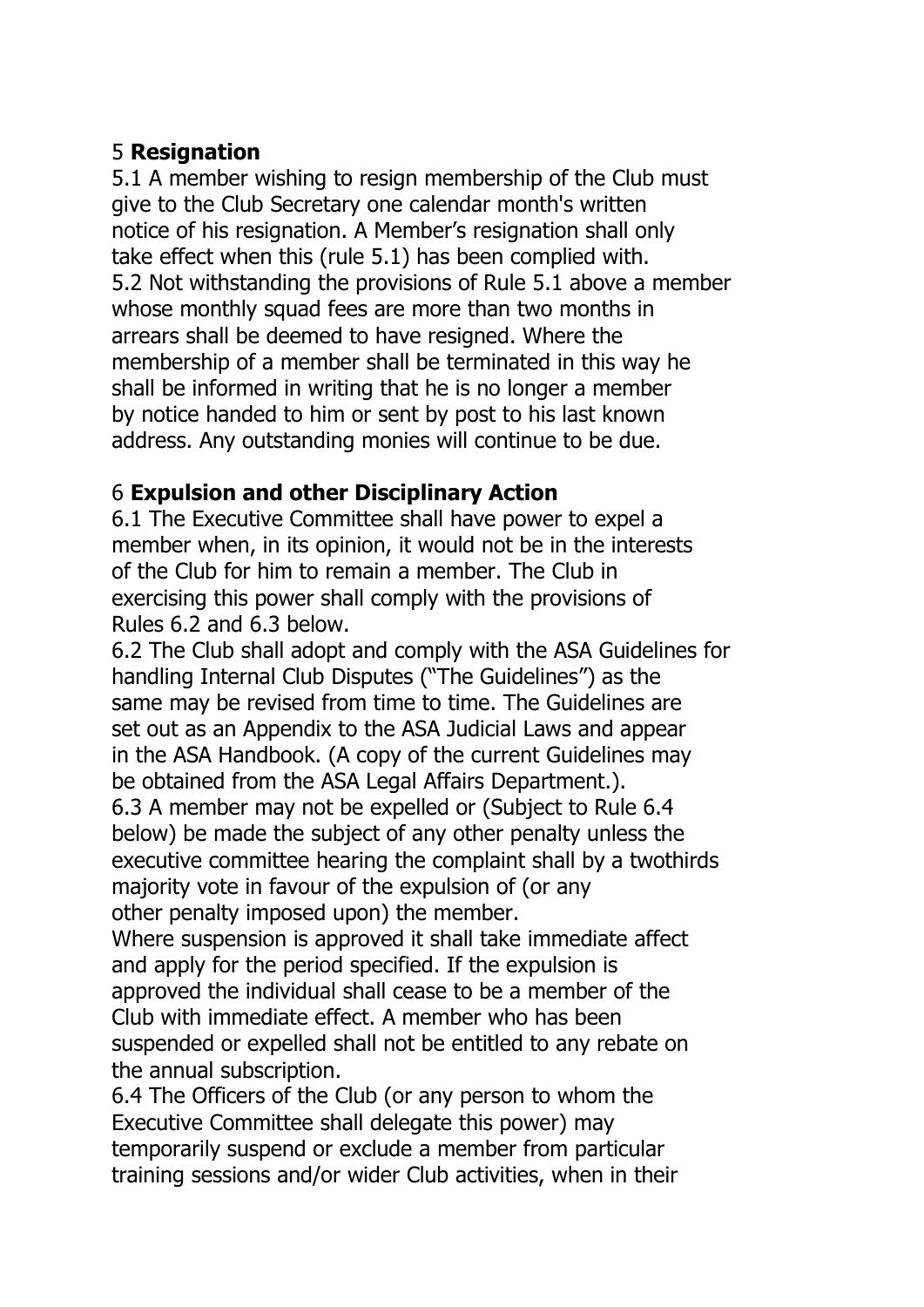opinion; such action is in the best interests of the Club. Where such action is take the complaint will thereafter be dealt with in accordance with the Guidelines.

## 7 **The Executive Committee**

7.1 The Executive Committee, in whom the sole management and control of the funds of the Club shall be vested, shall consist of:

The Chairman of the Club

The Officers of the Club (as detailed in the bye-laws). 7.2 The Executive Committee members shall be proposed and seconded and elected by ballot at the Annual General Meeting each year and shall remain in office until their successors are elected at the next Annual General Meeting. Any vacancy occurring by resignation or otherwise may be filled by the Committee. Retiring members of the Committee shall be eligible for re-election (see also 8.1).

7.3 Committee meetings shall be held not less than once a month (save where the Executive Committee itself shall by a simple majority resolve not to meet), and the quorum of that meeting shall be such number as shall represent not less than a simple majority of the Executive Committee (to include not less than two of Chair, Club Secretary and Treasurer). The Chairman and the Club Secretary shall have discretion to call further meetings of the Executive Committee if they consider it to be in the best interests of the Club. The Club Secretary shall give all the members of the Executive Committee not less than two days oral or written notice of a meeting. Decisions of the Executive Committee shall be made by a simple majority and in the event of equality of votes the Chairman (or acting Chairman of that meeting) shall have a casting vote. Each Executive Committee member shall be entitled to one vote. The Club Secretary or in his absence an appointed person shall take minutes.

7.4 In the event that a quorum is not present within thirty minutes of the published start time, a meeting shall stand adjourned to the time and date falling seven days after the date of the meeting, or such other date and time as may be determined by the Chairman. If a quorum is not present at the adjourned meeting then those Executive Committee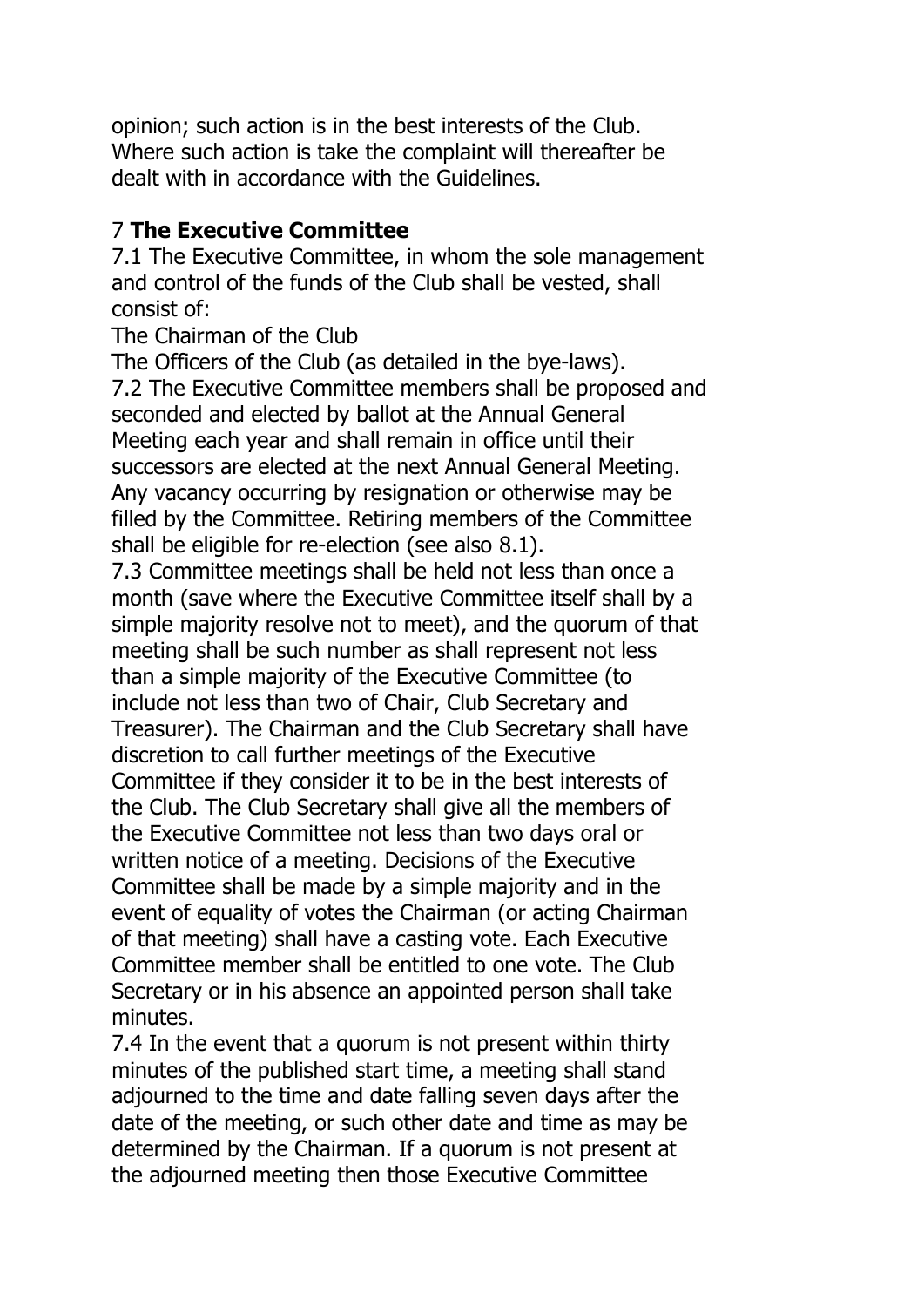members attending may act for the purpose of calling a Special General Meeting of the members, to which the provisions as to minimum notice contained in Rule 11.1 shall not apply.

7.5 In addition to the members so elected to the Executive committee may co-opt up to 3 further members of the Club who shall serve until the next Annual General Meeting. Coopted members shall be entitled to vote at the meetings of the Executive Committee and shall be counted in establishing whether a quorum is present.

7.6 The Executive Committee may from time to time appoint from among their number such sub-committees as they may consider necessary (and to remove (in whole or part) or vary the terms of reference of such sub-committees), and may delegate to them such of the powers and duties of the Executive Committee as the Executive Committee may determine. All sub-committees shall periodically report their proceedings to the Executive Committee and shall conduct their business in accordance with the directions of the Executive Committee.

7.7 The Executive Committee shall be responsible for the management of the Club and shall have the sole right of appointing and determining the terms and conditions of service of employees of the Club, and of dismissing them. The Executive Committee shall have power to enter into contracts for the purposes of the Club on behalf of all the members of the Club. The Executive Committee shall be responsible for ensuring that the Accounts for the Club for each financial year be examined by an independent examiner to be appointed by the members in General Meeting. The Executive Committee shall have authority to engage professional advisors, and take or defend proceedings on the Club's behalf. The Executive Committee shall also have power to make regulations and to settle disputed points not otherwise provided for in this Constitution.

7.8 The members of the Executive Committee shall be entitled to an indemnity out of the assets of the Club for all expenses and other liabilities properly incurred by them in the management of the affairs of the Club. If the Club assets are exhausted they shall be entitled to an indemnity from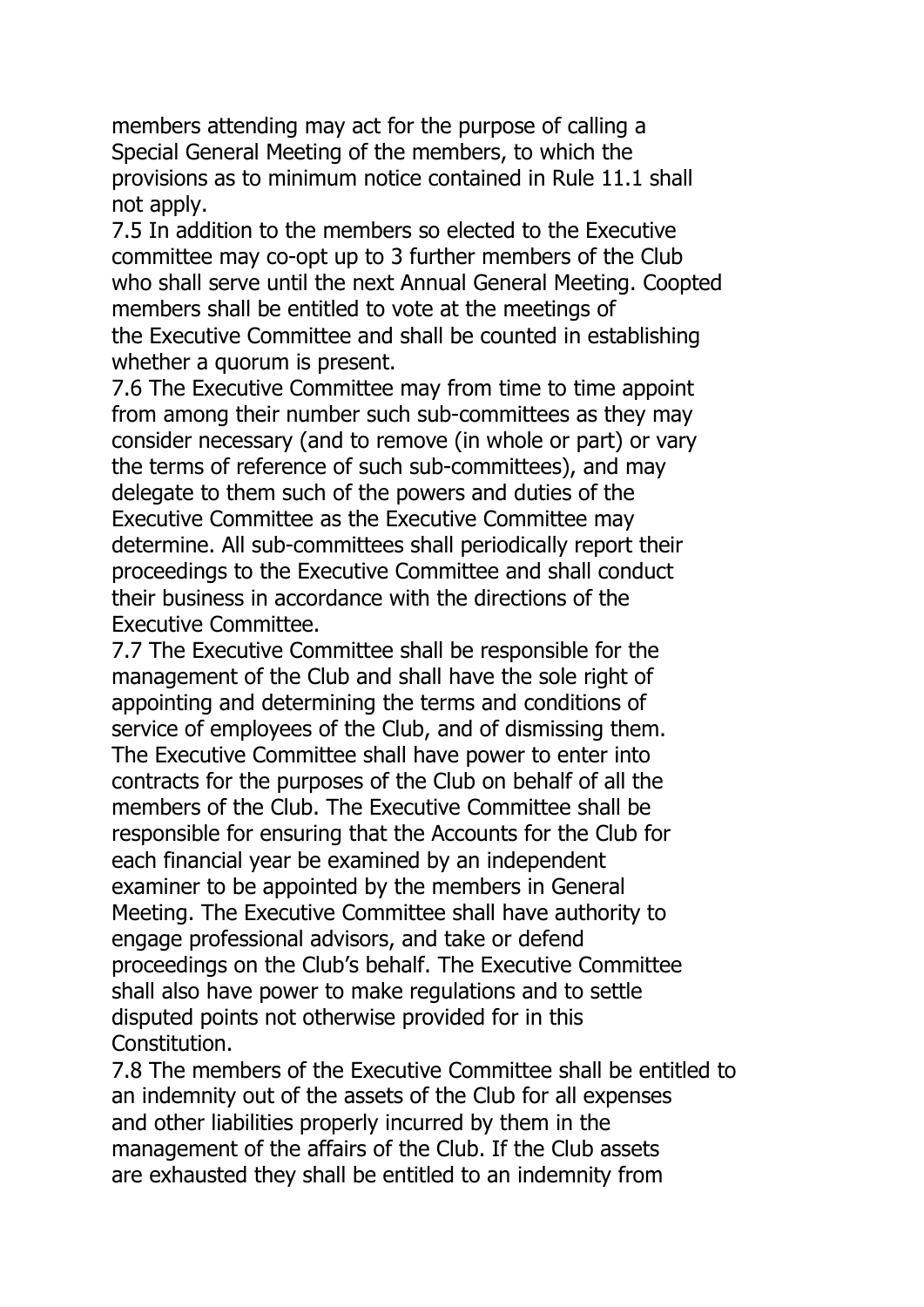both the current adult members and any past adult members who were adult members when the liability in question was incurred, all such members bearing a proportionate share pro rata to their voting entitlement.

7.9 The Executive Committee shall ensure that the financial records and minutes of meetings shall be retained for a period of at least 6 years.

7.10 The Executive Committee shall maintain an Accident book in which all accidents to Club members at swimming related activities shall be recorded. Details of such accidents shall be reported to the ASA Office. The Club shall make an annual return to the ASA in the prescribed form.

## 8 **Officers and Honorary Members**

8.1 The Executive Officers and Executive Committee of the Club shall be proposed, seconded and elected (by ballot) at the Annual General Meeting and shall hold office until the next Annual General Meeting when they shall retire. Any vacancy occurring by resignation or otherwise may be filled by the Executive Committee. Retiring officers shall be eligible for re-election (See also 7.2).

8.2 The Executive Committee may elect any person as an honorary member of the Club (Honorary, Life, Vice-President or other), for such period as it thinks fit and they shall be entitled to all the privileges of membership except that they shall not be entitled to vote at meetings and serve as officers or on the Executive Committee unless any such person shall have retained in addition his ordinary membership of the Club. Such honorary members must be included in the Club's annual return as to membership.

8.3 The Chief Coach may be invited to attend Committee meetings, without the power to vote.

8.4 The Chairman of the Club shall be nominated for election at the Annual General Meeting on the recommendation of the retiring Executive Committee.

# 9 **Annual General Meeting**

9.1 The Annual General Meeting of the Club shall be held each year on a date in May or June. The Executive Committee shall fix the date for the Annual General Meeting. Members will be notified of the time, date and place of the Annual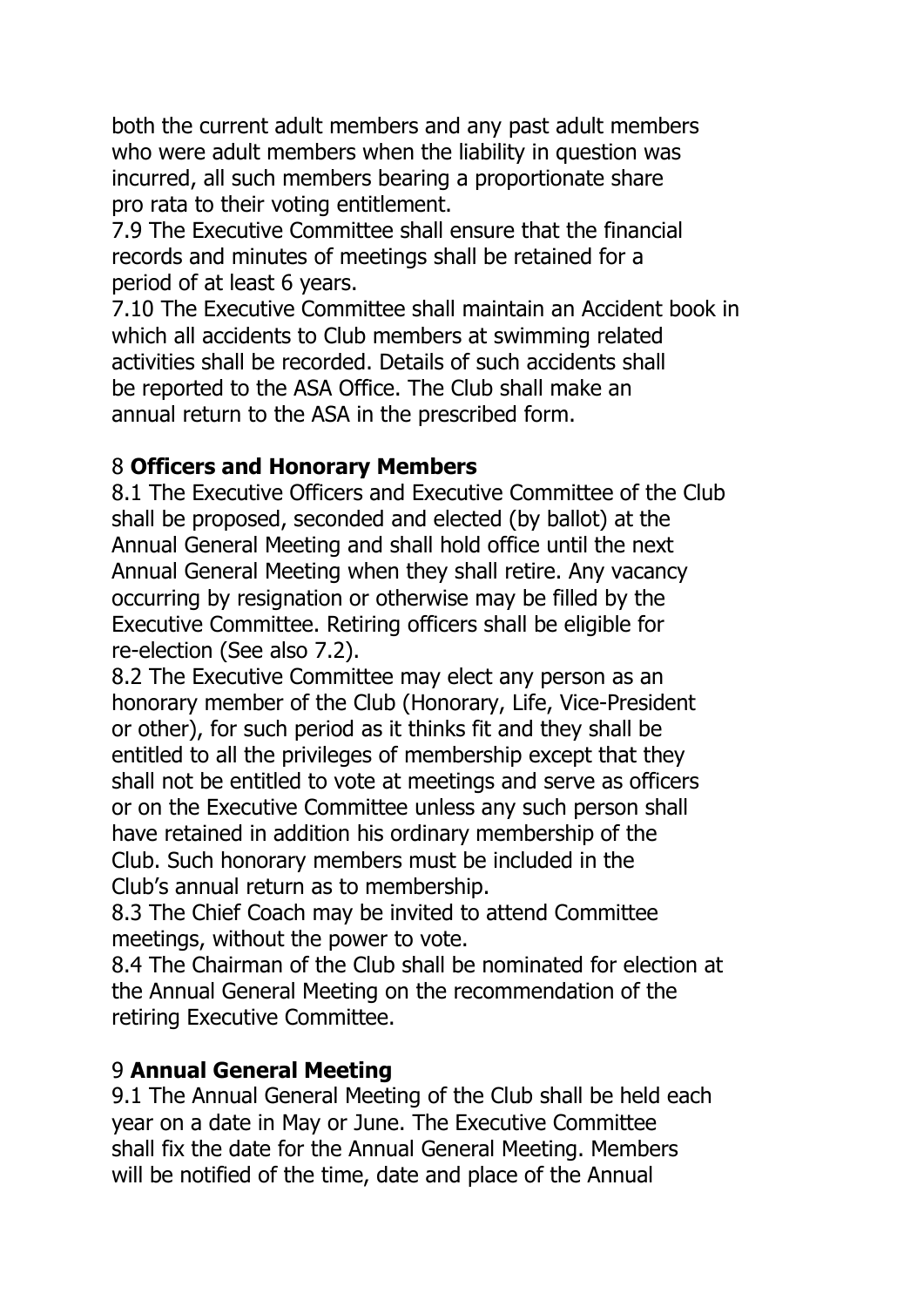General Meeting and sent an agenda not less than 14 days prior to the meeting by the Club Secretary.

9.2 The purpose of the Annual General Meeting is to transact the following business:

9.2.1 To elect the members of the Committee.

9.2.2 Agree the minutes of the previous Annual General Meeting.

9.2.3 Discuss any matters arising in the minutes.

9.2.4 Discuss Committee's reports of the activities of the Club during the previous year.

9.2.5 Discuss the Treasurer's report as to the financial position of the Club and receive and consider the accounts of the Club for the previous year and the report on the accounts of the independent examiner.

9.2.6 Any proposed changes to Rules in accordance with Rule 9.3. 9.2.7 To remove and elect the independent examiner (who must not be a member of the Executive Committee or a member of the family of a member of the Executive Committee) or confirm that he remain in office.

9.3 Nominations for election of members to any office or for membership of the Executive Committee shall be made in writing by the proposer and seconder to the Club Secretary not later than 10th April, or 21 days prior to the date of the meeting, whichever is sooner. The nominee shall be required to indicate in writing on the nomination form his willingness to stand for election. A member may be proposed for more than one office, but may not be elected or appointed to more than one. Notice of any resolution proposed to be moved at the Annual General Meeting shall be given in writing to the Club Secretary not later than 10th April, or 21 days prior to the date of the meeting, whichever is sooner.

# 10 **Special General Meeting**

10.1 A special General Meeting shall be called within 28 days of receipt of a written request to the Club Secretary from 10 members. 14 days notice of a Special General Meeting shall be given in writing to all members, and such meeting shall only deal with matters of which notice has been given in the request, which shall form the agenda for the meeting. In addition, advance notice of a Special General Meeting shall be posted on the Club notice board wherever possible not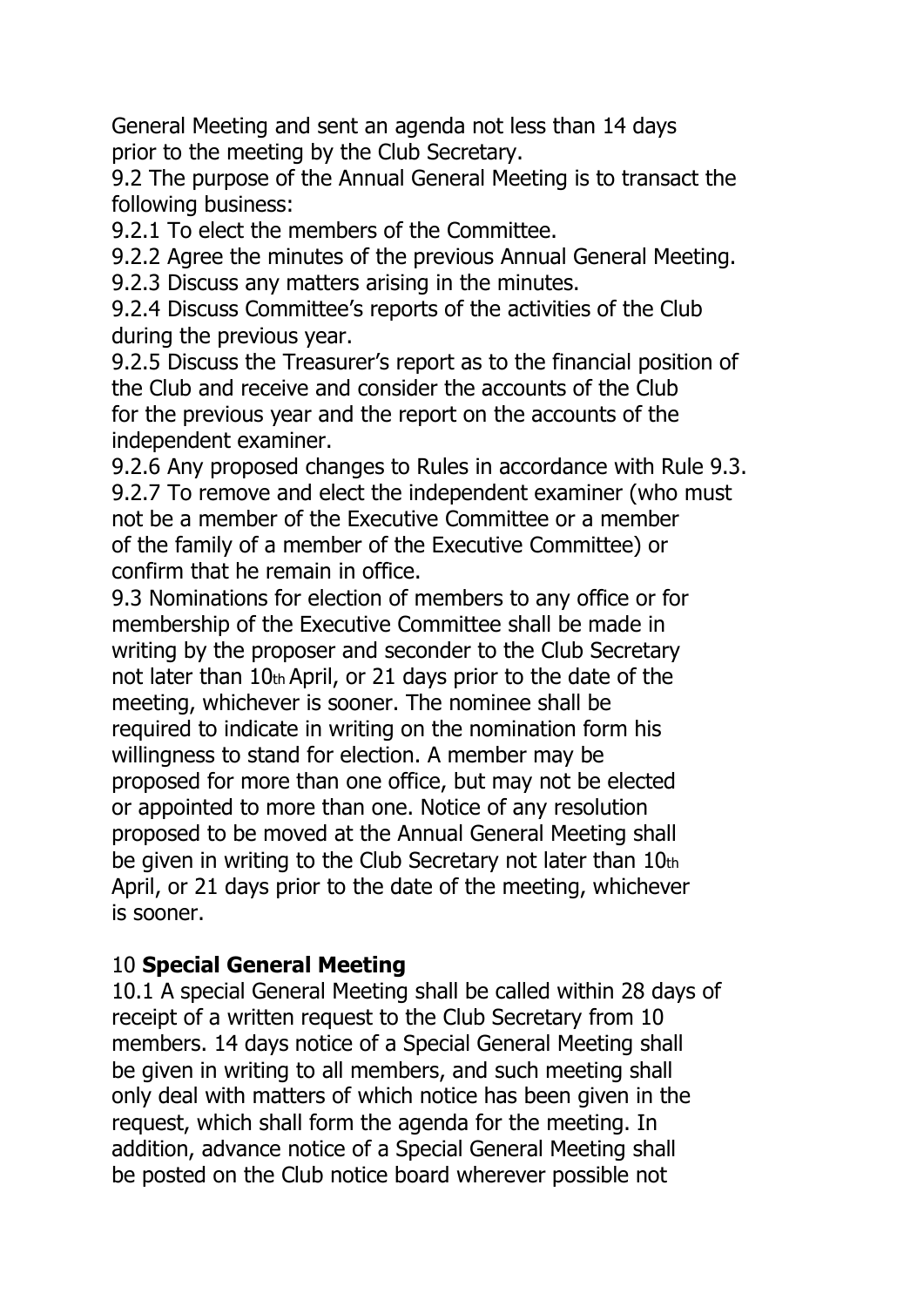less than 14 days prior to the date of the meeting. The Executive Committee may call a Special General Meeting at any time.

## 11 **Procedure at the Annual and Special General Meetings**

11.1 The Club secretary shall personally be responsible for the handing out or sending to each member at his last known address a written agenda giving notice of the date, time and place of the General Meeting together with the resolutions to be proposed thereat at least 14 days before the date of the meeting and in the case of the Annual General Meeting a list of the nominees for the Executive Committee posts and a copy of the examined accounts. The Club Secretary may, alternatively, with the agreement of the member(s) distribute these materials by e-mail or similar form of communication. The Notice of Meeting shall in addition wherever possible be displayed on the Club Notice Board. 11.2 The quorum for the Annual and Special General Meetings shall be 7 members entitled to attend and vote at such a meeting. No proxy voting shall be allowed.

11.3 The chairman, or in his absence a member selected by the Committee, shall take the chair. Each member present shall have one vote and resolutions shall be passed by a simple majority (other than for Rule changes (see 12), or a motion for dissolution (see 17). For the procedures for submitting resolutions to be considered at a General Meeting members are referred to Rule 9.3.

11.4 Subject to the ruling of the Chairman of the meeting, Junior members may only vote on matters which directly concern them at a General Meeting.

11.5 The Club Secretary, or in his absence, a member of the Executive Committee shall take minutes at the Annual and Special General Meetings.

# 12 **Alteration of the Rules and other Resolutions**

12.1 The Rules may be altered by resolution at an Annual or Special General Meeting provided that the resolution is carried by a majority of at least two-thirds of the members present and entitled to vote at the General Meeting. No amendment(s) to the rules shall become effective until such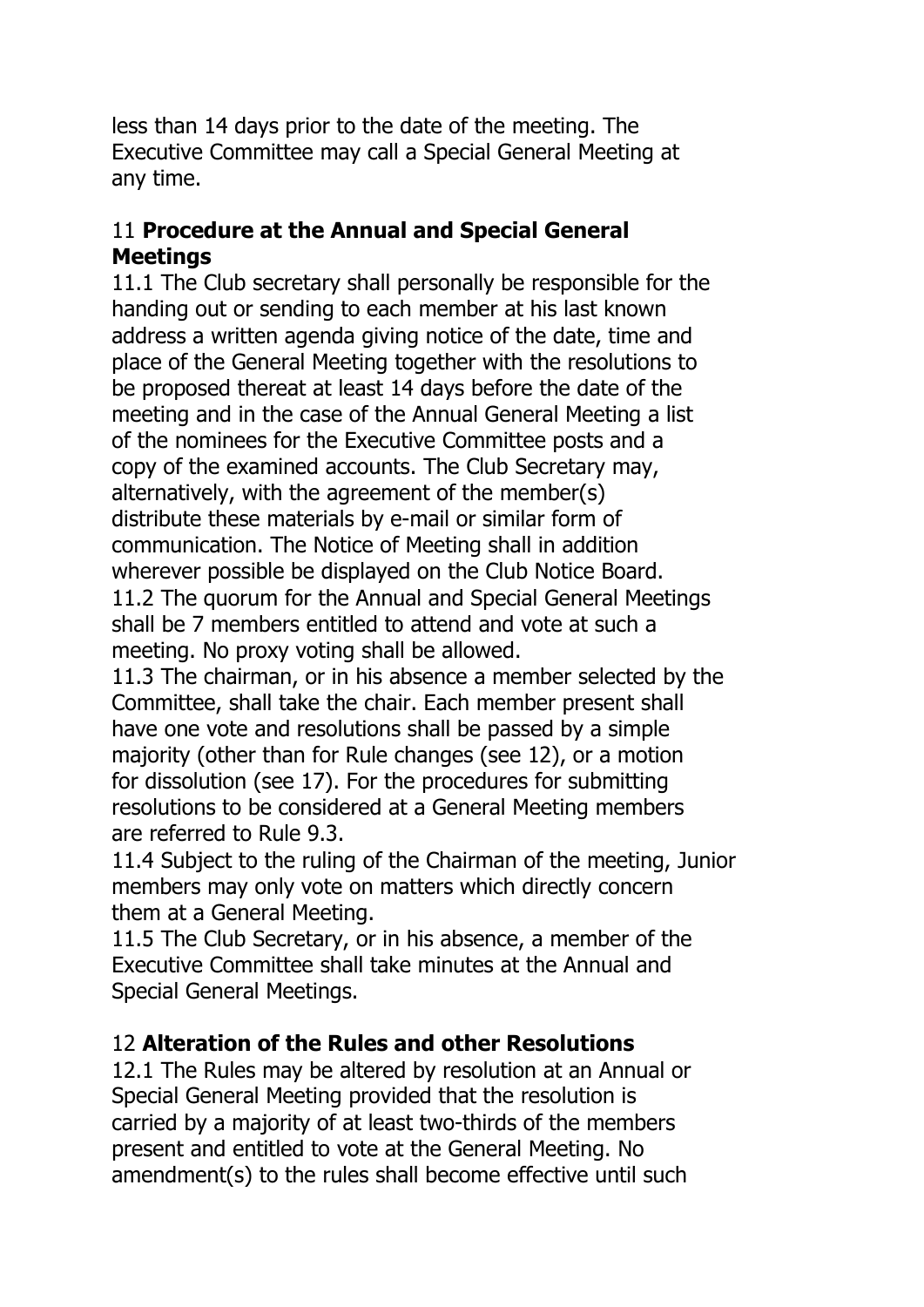amendments shall have been submitted to and validated by such person as is authorised to do so by the County Association/ ASA London Region.

12.2 Elections and all other proposals shall be determined by a simple majority vote.

12.3 Any member, other than Junior members shall be entitled to vote at any General Meeting.

12.4 Any member shall be entitled to put any proposal for consideration at any General Meeting provided the proposal is seconded and is in writing and shall have been handed to or posted to the Club Secretary so as to be received by him not less than 14 days in advance of the meeting in the case of the Annual General Meeting or, in the case of a Special General Meeting, 18 days before the date of the meeting and thereafter the Club Secretary shall supply a copy of the proposal or resolution to the members in the manner provided in 11.1.

12.5 Any amendment to a motion must be properly proposed and seconded, and voted upon before the main proposal.

## 13 **Bye-Laws**

13.1 The Executive Committee shall have power to make, repeal and amend such bye-laws as they may from time to time consider necessary for the well being of the Club which byelaws, repeals and amendments shall have effect until set aside by the Executive Committee or at a General Meeting.

#### 14 **Finance**

14.1 All monies payable to the Club shall be received by the Treasurer and deposited in a bank account in the name of the Club. No sum shall be drawn from that account except by cheque signed by two of the three signatories (that shall be the Chairman, Club Secretary and Treasurer). Any monies not required for immediate use may be invested as the Executive Committee in its discretion thinks fit. 14.2 The income and property of the Club shall be applied only in furtherance of the objects of the Club and no part thereof shall be paid by way of bonus, dividend or profit to any members of the Club (save as set out in Rule 17.3). 14.3 The Executive Committee shall have power to authorise the payment of remuneration and expenses to any officer,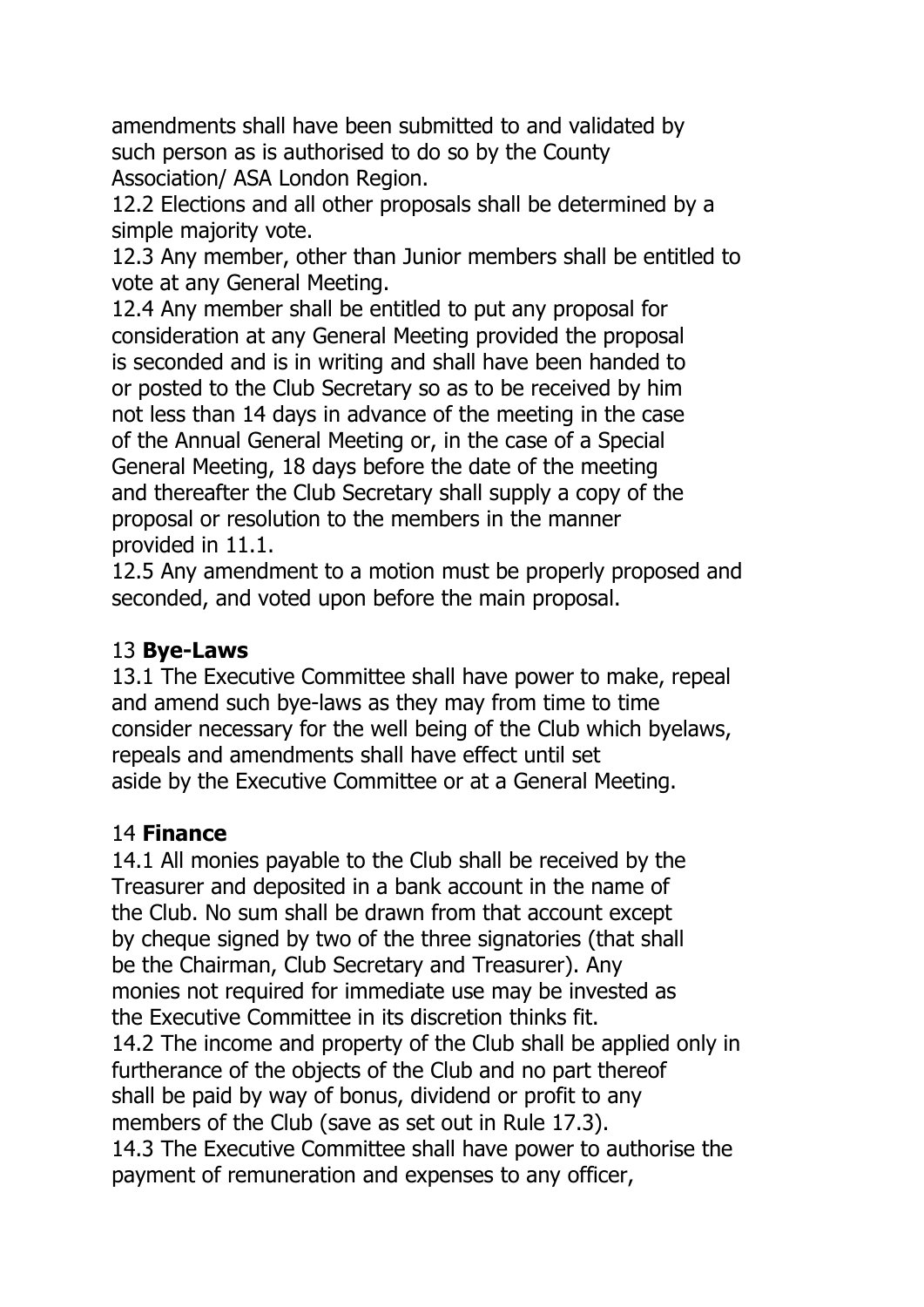member or employee of the Club and to any other person or persons for services rendered to the Club.

14.4 The financial transactions of the Club shall be recorded by the Treasurer in such a manner as the Executive Committee thinks fit.

14.5 The financial year of the Club shall be the period commencing 1st April and ending 31st March. Any change to the financial year shall require the approval of the members in a General Meeting.

14.6 The Executive Committee shall retain for a minimum period of six years all financial records relating to the Club and copies of Minutes of all Meetings.

## 15 **Borrowing**

15.1 The Executive Committee may borrow money on behalf of the Club for the purpose of the Club from time to time at their own discretion for the upkeep of the club or with the prior approval of a General Meeting for any other expenditure, additions and improvements.

15.2 When so borrowing the Executive Committee shall have power to raise in any way sum or sums of money and to raise and secure the repayment of any sum or sums of money in such manner or on such terms and conditions as it thinks fit, and in particular by mortgage of or charge upon or by the issues of debentures charged upon all or any part of the property of the Club.

15.3 The Executive Committee shall have no power to pledge the personal liability of any member of the Club for the repayment of any sums so borrowed.

# 16 **Property**

16.1 The property of the Club, other than cash at the bank, shall be vested in not more than four custodians. They shall deal with the property as directed by resolution of the Executive Committee and entry in the minute book shall be conclusive evidence of such a resolution.

16.2 The custodians shall be elected at a General Meeting of the Club and shall hold office until death or resignation unless removed by a resolution passed at a General Meeting. 16.3 The custodians shall be entitled to an indemnity out of the property of the Club for all reasonable expenses and other